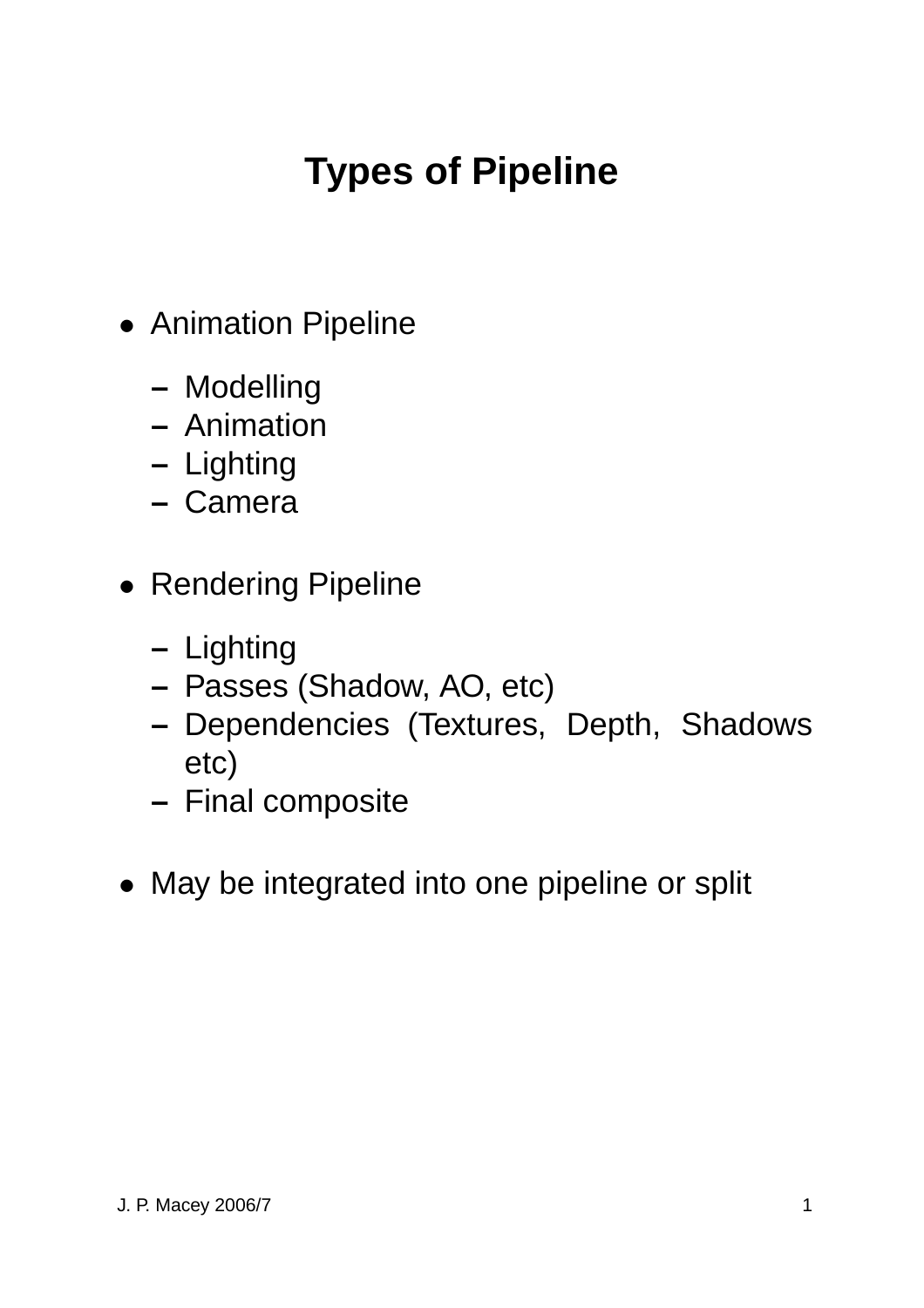### **Animation Pipeline**

- The key to all pipelines is asset management.
- But what actually is an asset and how do we manage them?
- Deciding upon what is an asset can be a huge task in itself
- In most companies the software package is treated almost as an operating system with other tools integrated into it to form the pipeline.
- Usually whole scene files are not created in a 1 to 1 working environment, rather individual components worked on by numerous people are combined to produce the scene.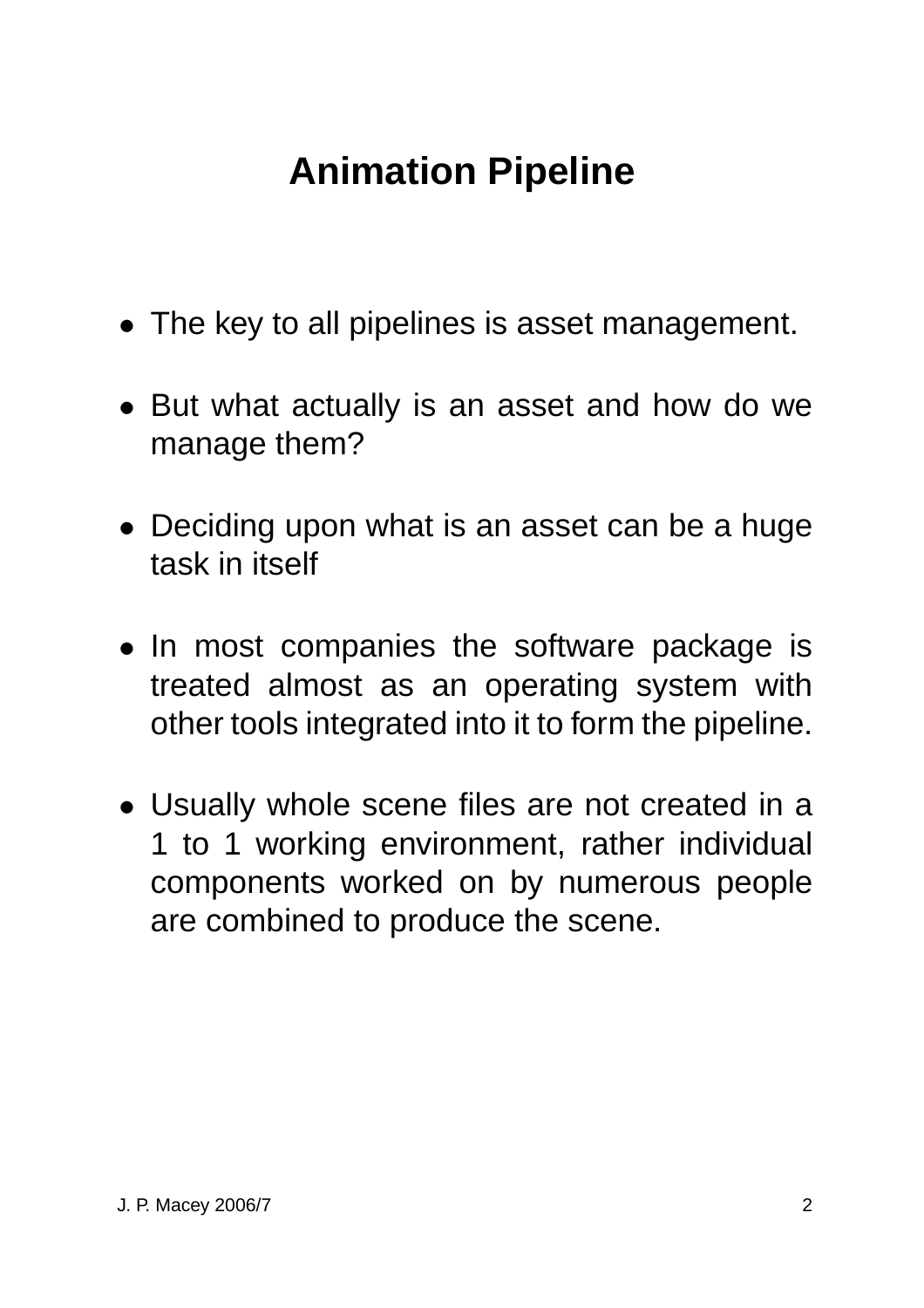### **Assets**

- In most production houses the assets are stored as individual elements and pulled into the scene using the current version
- The scene itself doesn't contain the actuall assets but a reference to the asset
- These are usually stored on the disk shared by all users
- A database and configuration scripts are used to load in the assests to the scene.
- This is usually called a "Pull Pipeline"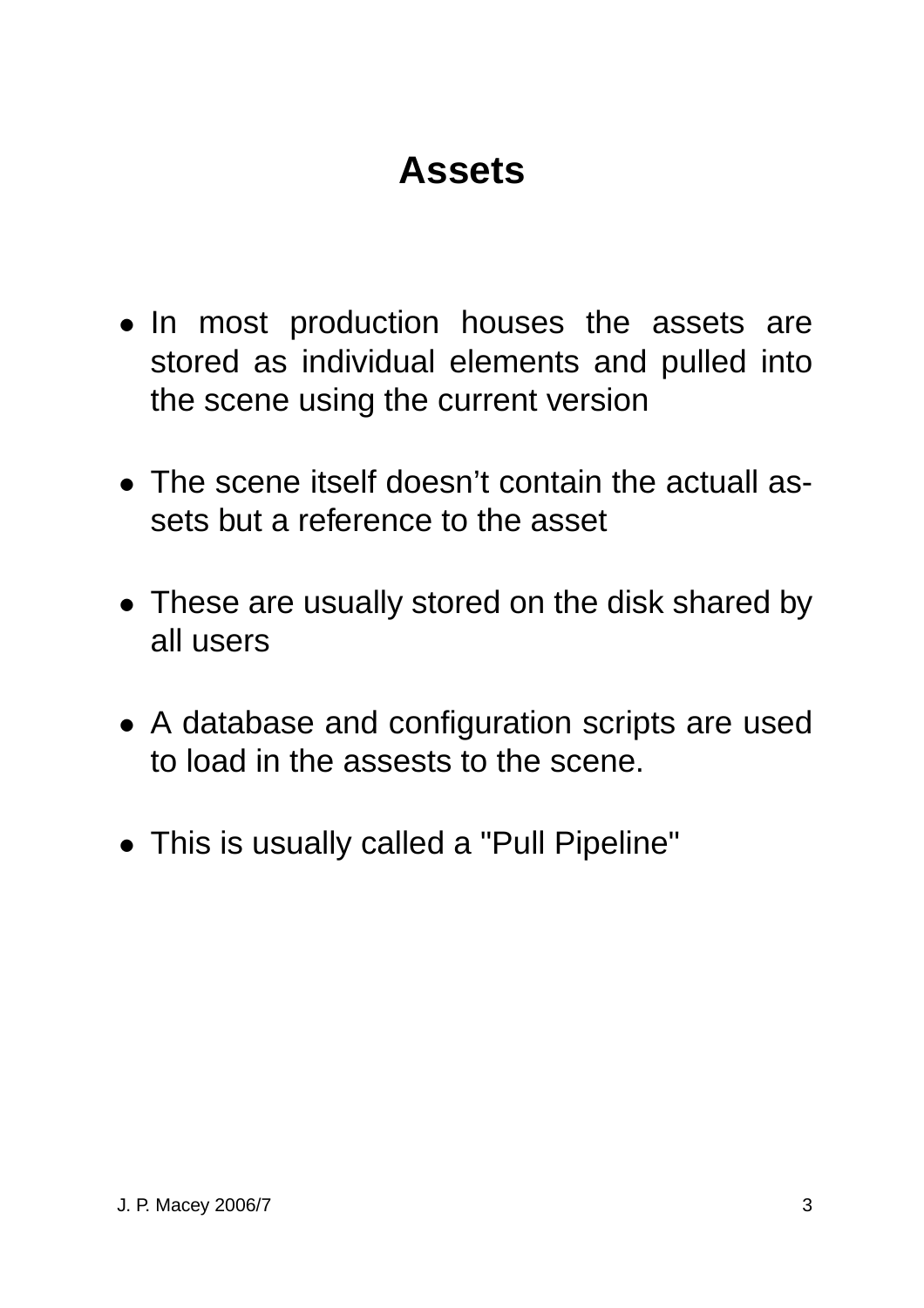## **Pull Pipeline**

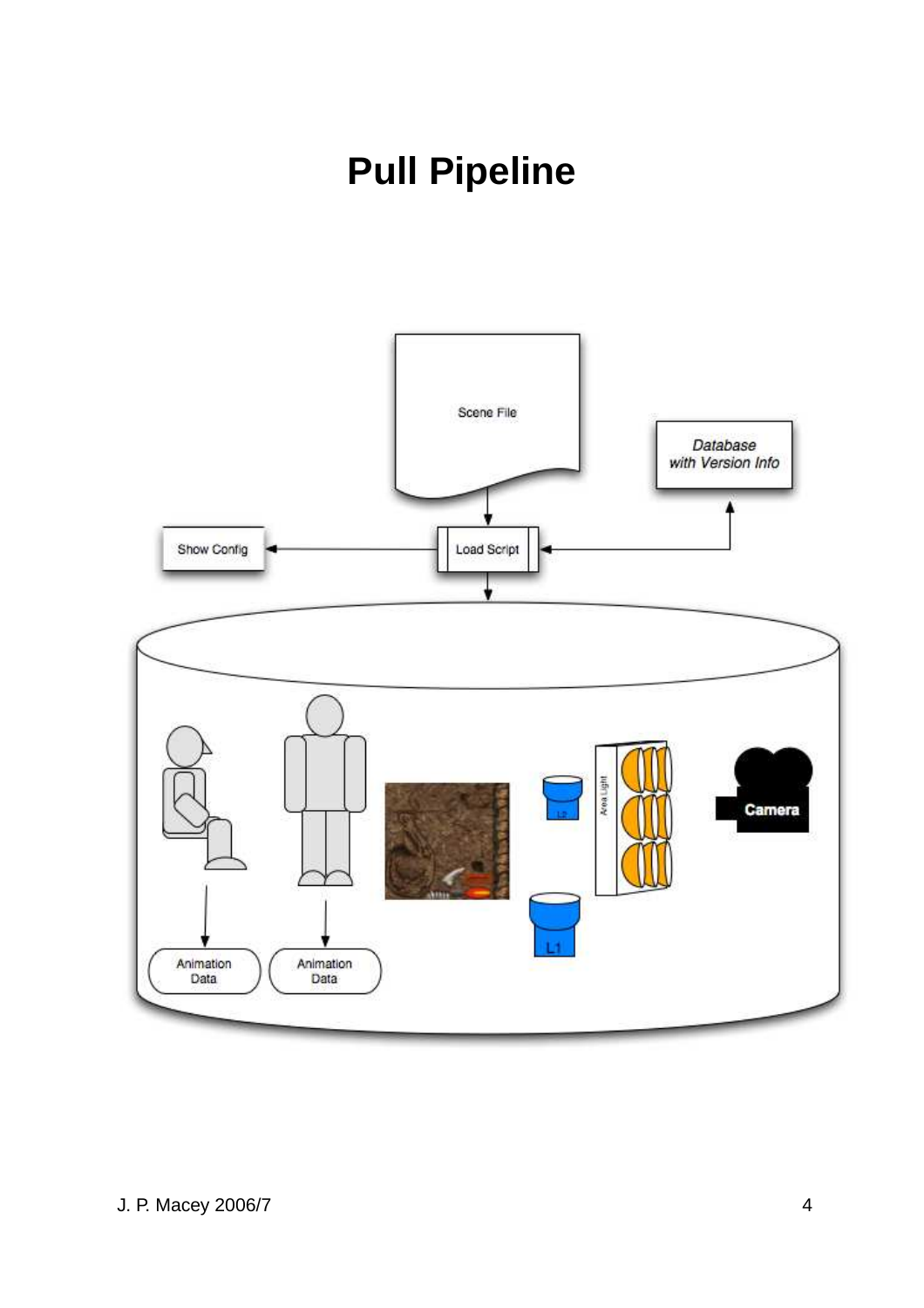### **Building the Pipeline**

- To make building the pipeline easier it is best to set up some naming conventions.
- This will then filter down to all of the elements of the pipeline.
- This should be decided upon as soon as possible (most companies dictate this structure)
- Once these are created they must be used at all times.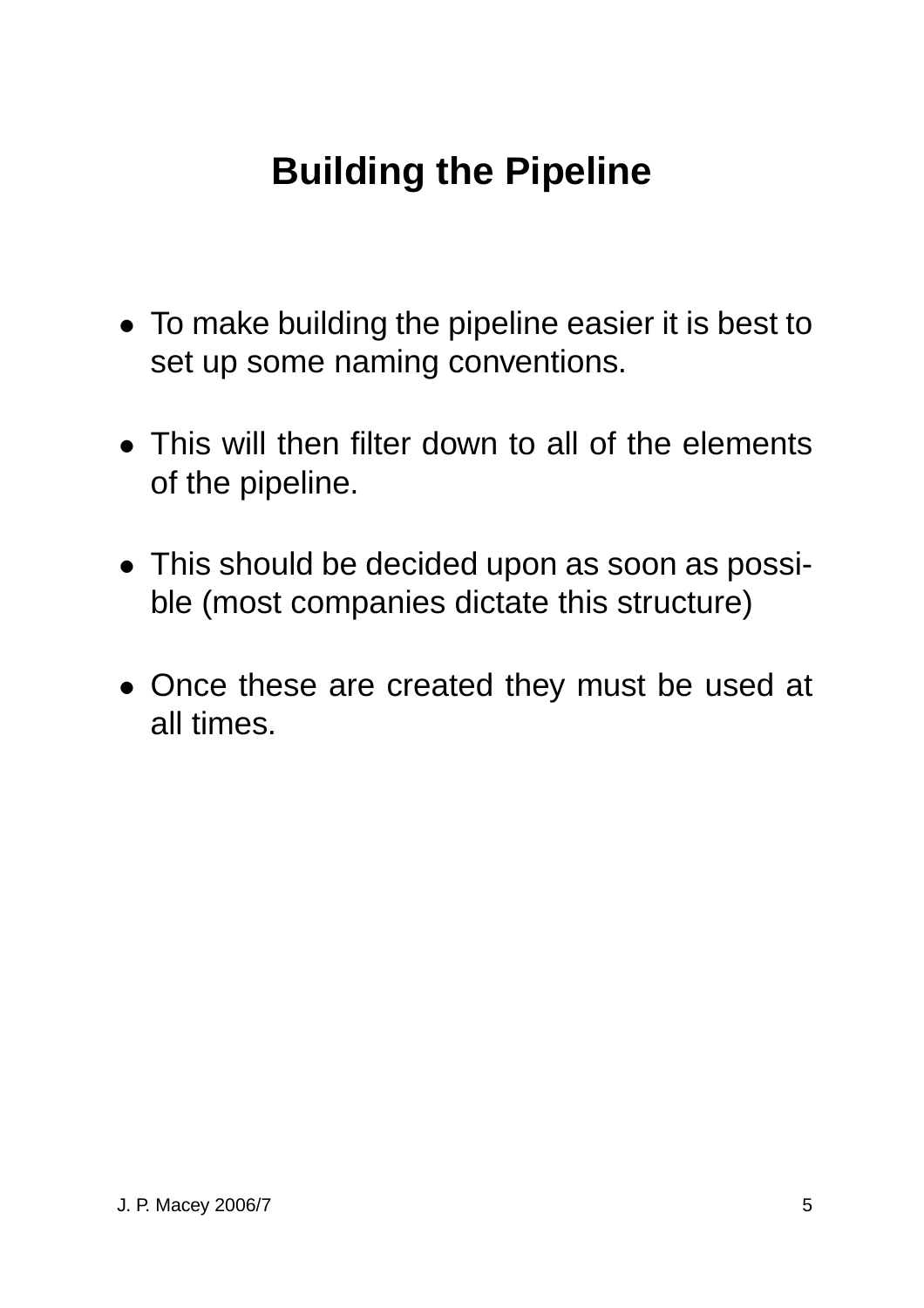### **Sample Naming Conventions**

- **SHOW** the name of the show (i.e. project name), every element should start with this
	- for example MPC used CCF for Charlie and the Chocolate Factory
- **SCENE** derived directly from the storyboard
	- for example Scene 1 becomes CCFSC1
- **SHOT** A Scene may have numerous shots so we can add sub categories
	- CCFSC1S2 (Scene 1 shot 2)
- The actual naming convention is not set in stone the important thing is **consistancy throughout the show!**